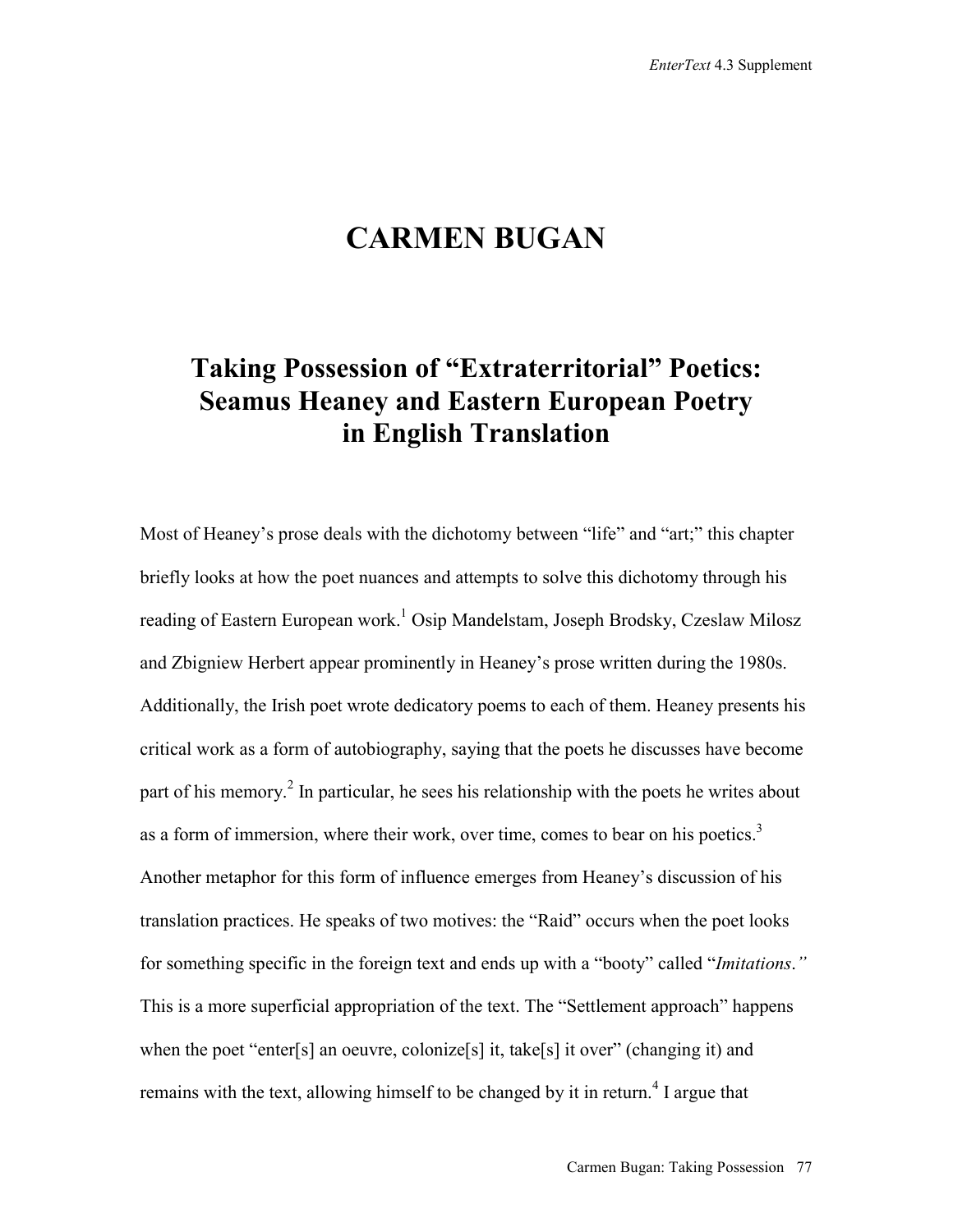Heaney's relationship with Eastern European poetry, though one of reading translations rather than translating, is a "Settlement;" this poetry has, over time, become part of his memory and he has allowed himself to be changed by it.

Faced with questions about "the responsibilities that come with delighted utterance,"<sup>5</sup> the Irish poet turned to the Eastern bloc poets for "a way of crediting poetry without anxiety or apology:"<sup>6</sup> that was his motive. In the process of reading their poetry and prose, he adopted what he calls the technique or the definition of those poets' "stance towards life."<sup>7</sup> To borrow an equivalent expression from Ted Hughes, Seamus Heaney took possession of a particular Eastern European pattern of ideas and attitudes<sup>8</sup> as it placed lyric utterance in relation to historical reality. The term "extraterritorial," discussed at some length later in this chapter, is used to mean "poetry written outside the territory of Heaney's language or historical experience." While much will be said about Seamus Heaney and his poetic *credo*, the issue of reception of Eastern European poetry in translation will be underscored. Heaney's relationship with these poets may best be explained as a process by which their example validates his own inclination to credit art.

## **Seamus Heaney and his poetic dilemma in Ireland**

By 1972 Seamus Heaney had already published three collections of poems with Faber. That was also the year in which he and his family moved from Belfast to Wicklow, having already travelled to Europe during part of 1969, and having spent 1970-71 in California, at the University of Berkeley. In 1972 the poet wrote an autobiographical essay for *The Guardian*, later gathered in a sequence of shorter pieces entitled "Belfast." He concluded his essay by saying that he began as a poet when his "roots were crossed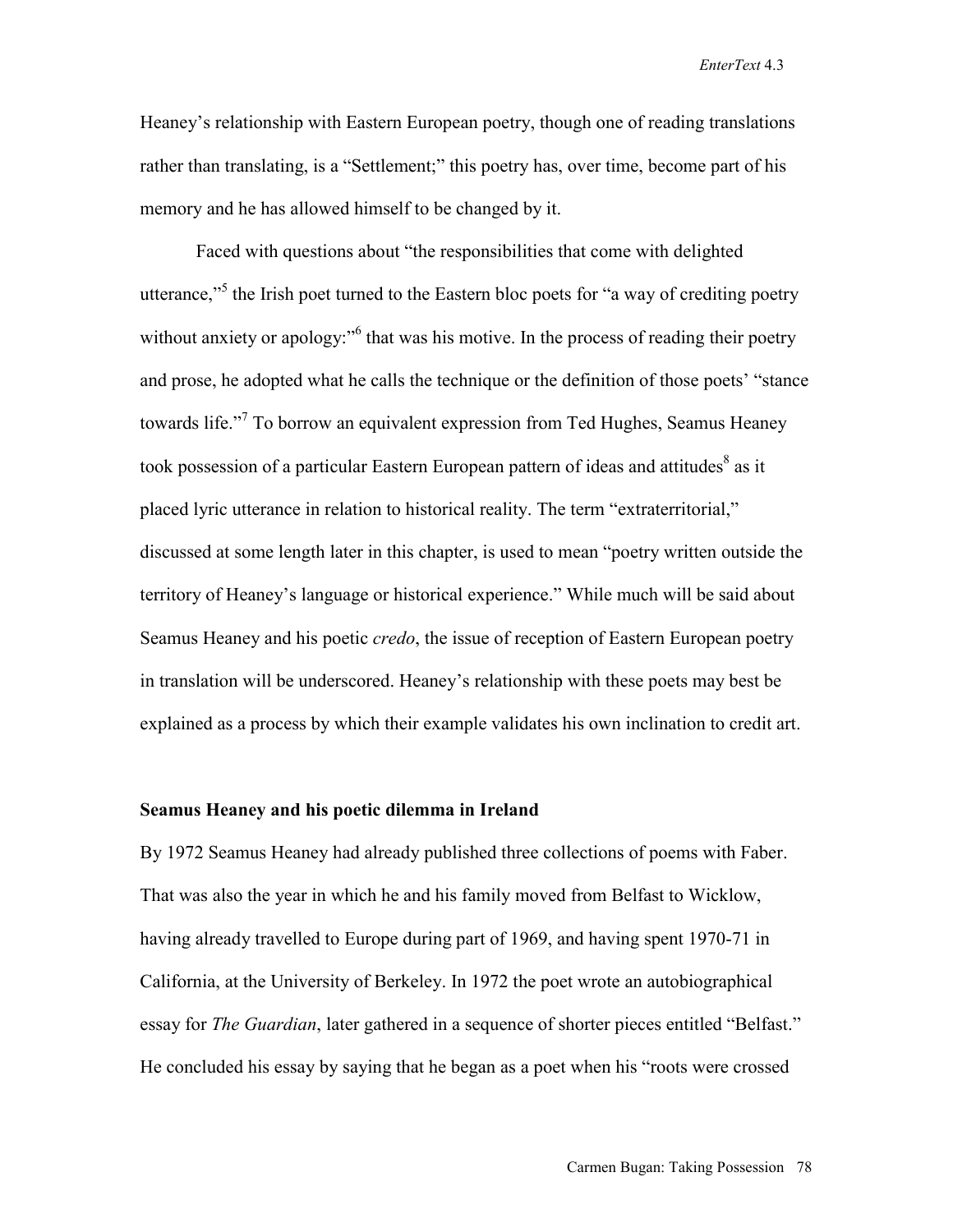with [his] reading."<sup>9</sup> One major aspect of Heaney's Irish poetic inheritance is rooted in early nature poetry, which he characterises as a "surge towards praise," a "sudden apprehension of the world as light, as illumination:" in other words, it is poetry of celebration.10 This inherited celebration in poetry is something that Heaney would question deeply before confirming it as right. But along with nature poetry he inherited internment without trial, civil rights marches, neighbourhood murders, sectarian killings and travelling across road blocks, all taking place between 1969 and 1972.

Because Heaney believes that "there is a connection between the core of a poet's speaking voice and the core of his poetic voice"<sup>11</sup> he became keenly aware of the impact that his own biography was making on his poetry. When violence erupted in Belfast in 1969, two months after Heaney's *Door Into the Dark* was published, "the problems of poetry moved from simply a matter of achieving the satisfactory verbal icon to being a search for images and symbols adequate for our predicament."<sup>12</sup> This was the first shift in Heaney's poetics: from celebration to searching for symbols which would take on board the historical, political and aesthetic predicaments. Reading became important at this stage. In his essay "The God in the Tree" Heaney wrote: "I have confined myself to poems that have had an enhancing effect on my own imagination."<sup>13</sup> In 1969 Heaney found the English translation of P. V. Glob's *The Bog People*, which was to provide him with images fit for the contemporary Northern Irish situation and his perhaps most influential poetry book, *North* (1975). In 1972, in direct response to the violence in the North, the poet also began translating, or more aptly put, "raiding"<sup>14</sup> the Middle Irish text *Buile Suibhne* for Mad Sweeney, a figure which provided him with the image of an exiled poet, "guilty, assuaging himself by his utterance."<sup>15</sup> It is precisely at this moment that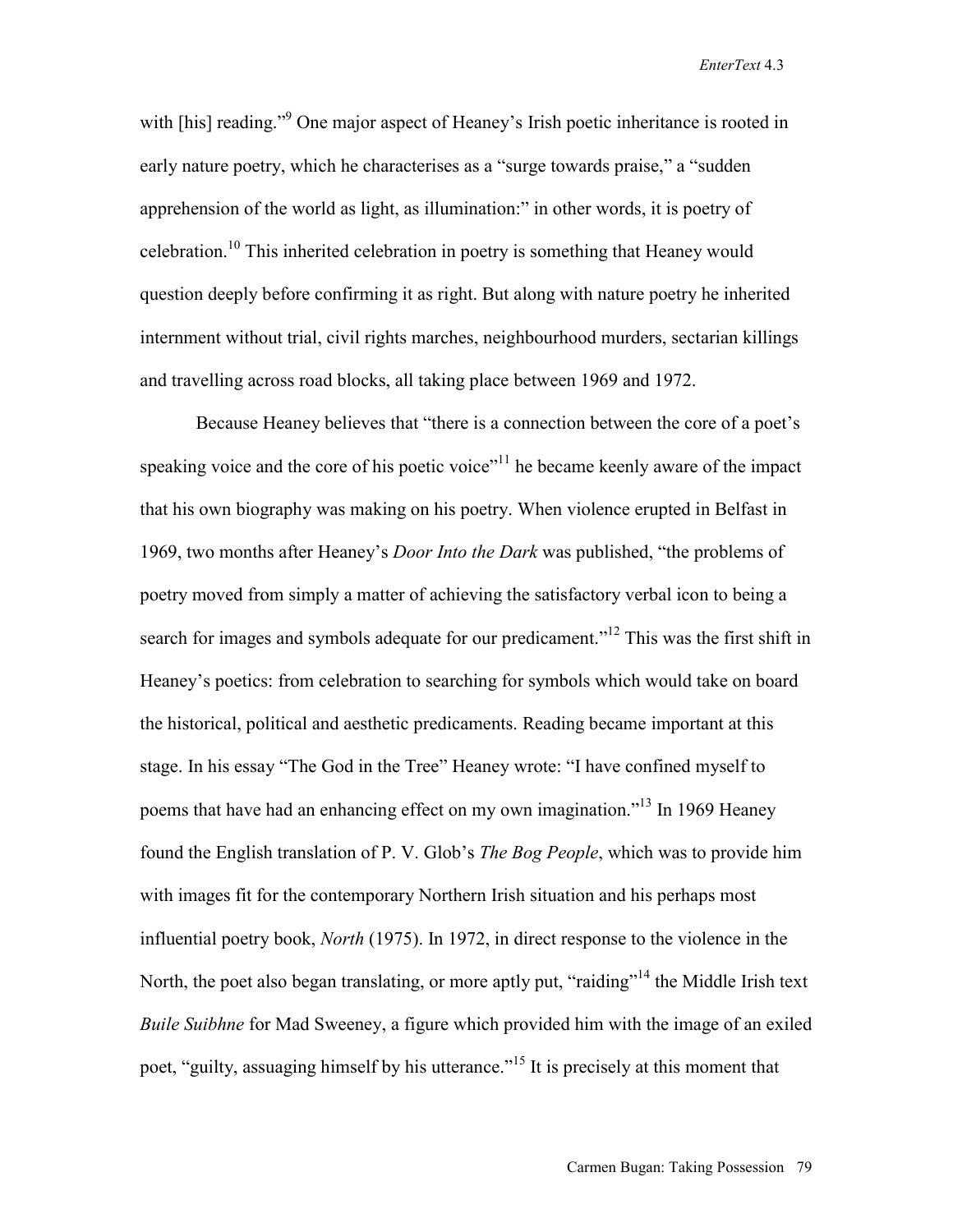Heaney felt a strong sense of exile and aggressively assimilated Sweeney's image into his own. This is also when, driven by historical duress, Heaney's habits of reading poetry (as opposed to translating *Sweeney Astray*) became a bit more aggressive, turning into a series of raids and settlements. In other words, Heaney was scouring poetry for the confirmation he needed himself.

#### **The appeal of Eastern bloc poetry**

In 1972 Heaney met Joseph Brodsky at *Poetry International* in London. He had already read the transcript of Brodsky's famous trial in 1964, where the Moscow judge charged him with "parasitism" for writing non-conformist poetry. Heaney had been familiar with the work of Milosz since 1965, Herbert's since 1968, and was about to read Mandelstam's poetry, having already read Nadezhda Mandelstam's *Hope Against Hope*<sup>16</sup> in 1971. These poets' individual historical experiences, indelibly linked to their contemporary political situation, led to a fusion between their historical and artistic identities, raising questions of aesthetic responsibilities. And on the basis of Heaney's search for adequate images to express his own situation, he had begun his involvement with their work. His needs in relation to East European poetry were not linguistic—his language is well nourished by the local English dialect, Irish, and just as importantly, English poetry, particularly the Romantic tradition; he accessed the East European poems on the level of the pattern of attitudes which came through in translation.

It would be a gross oversimplification to lump these four Eastern European poets together and diagnose the influence their biographies and work had on Seamus Heaney over the years. Their presence in his work isn't apparent until the 1980s when he had finished translating *Sweeney Astray* (1983), completed his poetic and spiritual journey on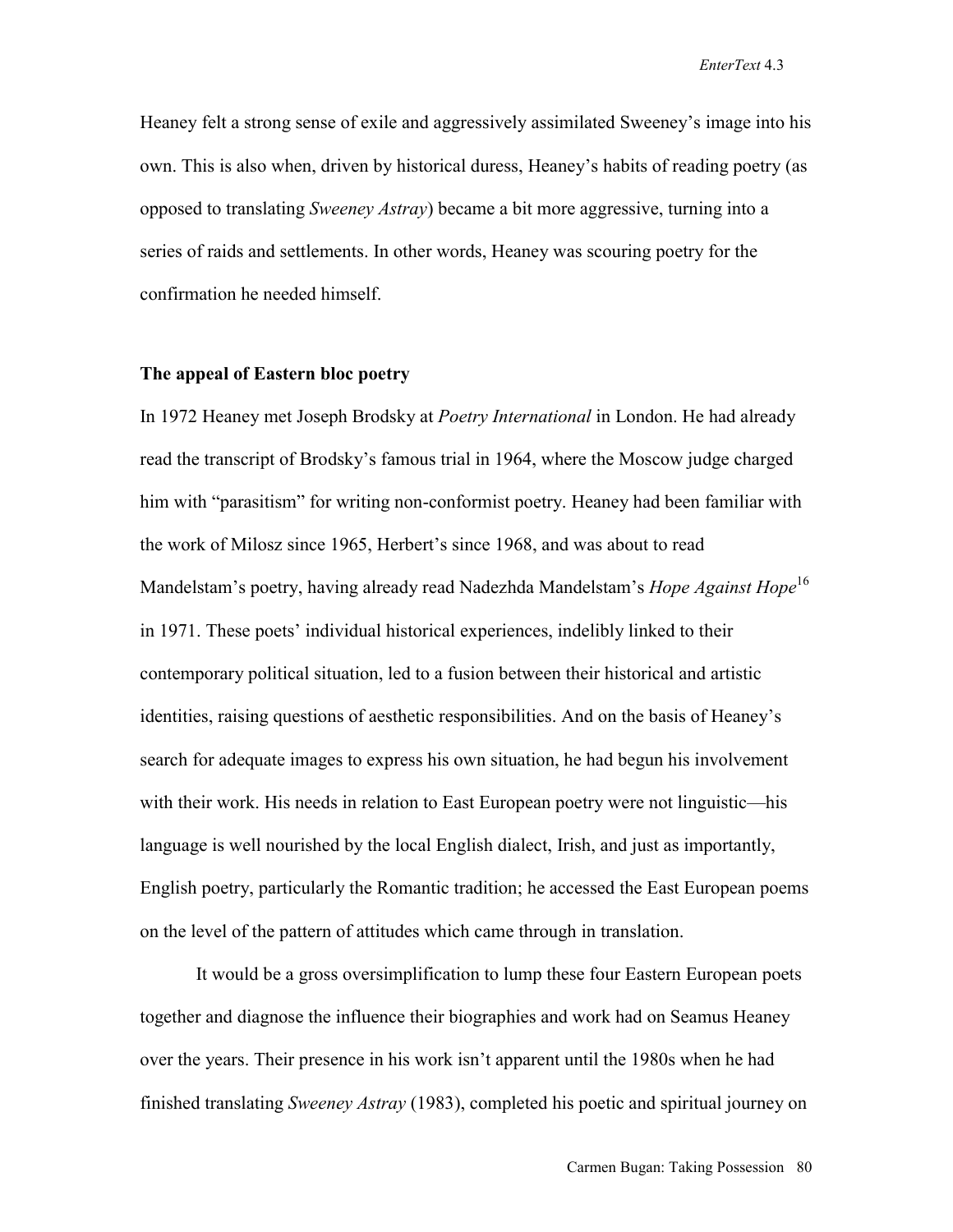*Station Island* (1984), scrutinised himself through Diogenes' *Haw Lantern* (1987), and written self-reflexively on each of these poets. The second and most important shift in his poetics is marked by the transition between his books of essays *Preoccupations* (1980), where he is more concerned with celebration, and *The Government of the Tongue* (1988)*,* where worries about "responsibilities that come with delighted utterance"<sup>17</sup> and the move towards "crediting poetry" take centre stage. In this context it is important to note that Heaney's relationships with the Eastern bloc poets reflect more of his poetic needs than the actual work of the poets themselves. Thus it is helpful to think of the Eastern Europeans discussed here as "Heaney's Mandelstam," "Heaney's Brodsky," and so on. Consequently, this chapter touches on the points of intersection between Heaney and these poets.

## **Poetics of exile**

Heaney's reading of East European poets created in his work what I call a "poetics of exile." Such a poetics reflects in essence a "stance towards life" or, more precisely, a stance towards writing. Though he always advocates the value of lyric pleasure, Heaney does so only after he performs his "stations" during times of self-consciousness and reflection. The poetics of exile is an aesthetic distance gained by actively escaping what Milosz calls the "captivity" that historical realities exercise on the imagination. Influenced by East European poetry, Heaney distances himself from the local situation: in one poem he speaks about St. Kevin who, in a gesture of altruism, sits still to allow a blackbird to nest in his palm; in a set of poems he speaks "from" parabolic places; in another poem yet he weighs his "responsible *tristia*." And yet, as he makes his arguments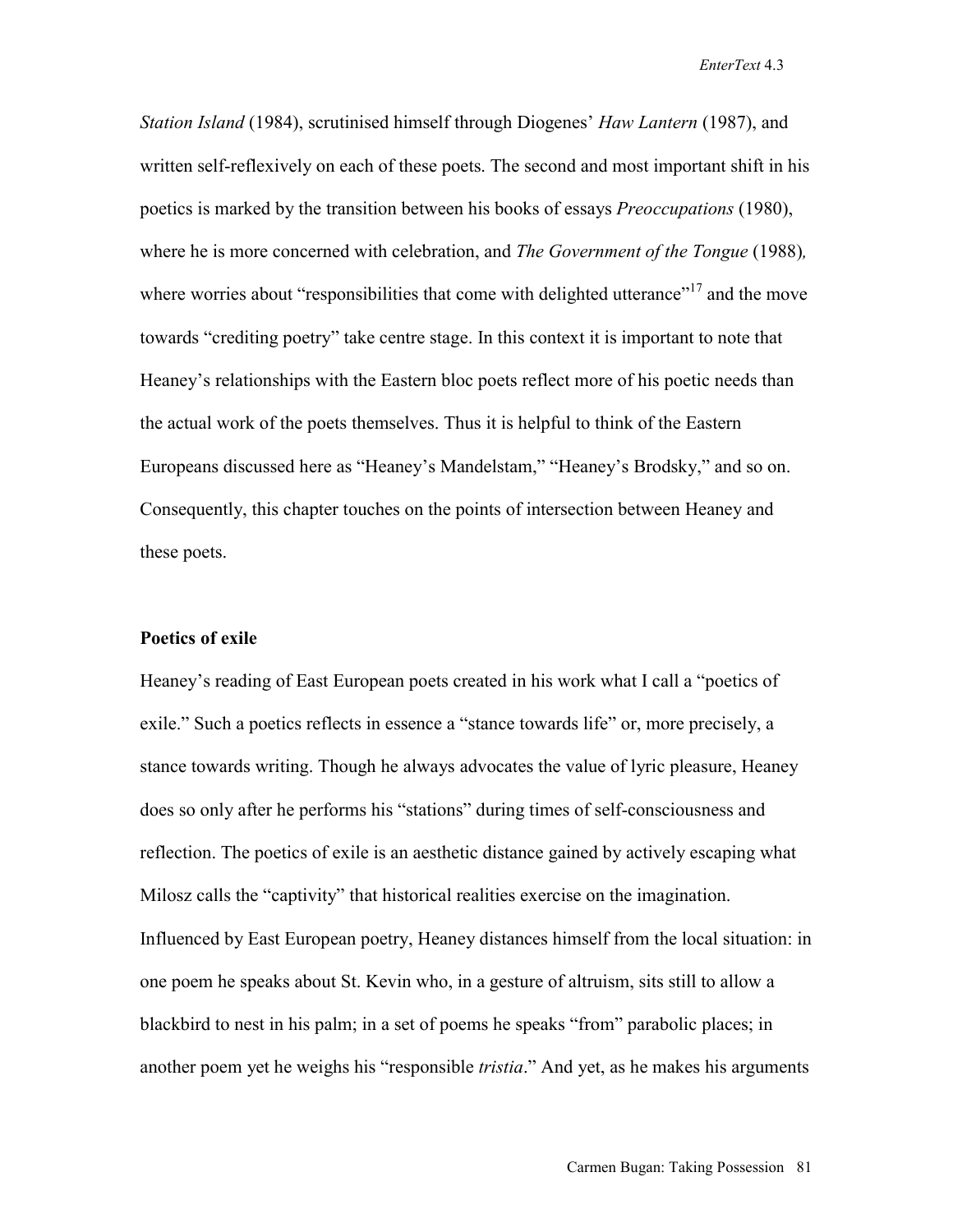for the necessity to "credit marvels," the Irish poet burdens the lyric utterance with a social responsibility.

The Heaney-Mandelstam relationship is based on the organic process of writing poetry. In this sense it can be placed squarely in the English Romantic tradition, particularly Coleridge's notion of the form which "shapes and develops itself from within."<sup>18</sup> The poem, according to Mandelstam, generates itself out of the poet's inner freedom, language and cultural milieu. His own "organic poetics" is a notion developed by the Acmeist poets at the beginning of 1912, who saw writing as a biological process<sup>19</sup> in which language has physical and tangible presence.<sup>20</sup> Through Mandelstam, Heaney extends the scope of the lyric to include a social responsibility, in the sense of poetry as a beneficent "electric shock"<sup>21</sup> meant to restore the heart's rhythm. Mandelstam sees the social function of poetry as being a remedy for people's "living hearts,"<sup>22</sup> a remedy occurring through pleasure. Writing from this instinct is "writing/ for the joy of it."<sup>23</sup> Heaney often invokes Mandelstam's "martyrdom" and exile in order to highlight a commitment to the lyric event, in which he himself believes.

Truth and truth-telling are crucial concepts in Heaney's poetics and appear most often as he speaks of Eastern European poets. How to define and express those truths is something that Heaney discovers, among other places, in the work of Joseph Brodsky. The Heaney-Brodsky relationship is founded on the notion that aesthetic experience (the writing of lyric and the reading of poetry) is a deeply private, individual experience which nuances our understanding of language and saves us from falling into the linguistic trap of political demagogy. Brodsky insisted on keeping politics separate from poetry and declared aesthetic choice "a form of defense against enslavement."<sup>24</sup>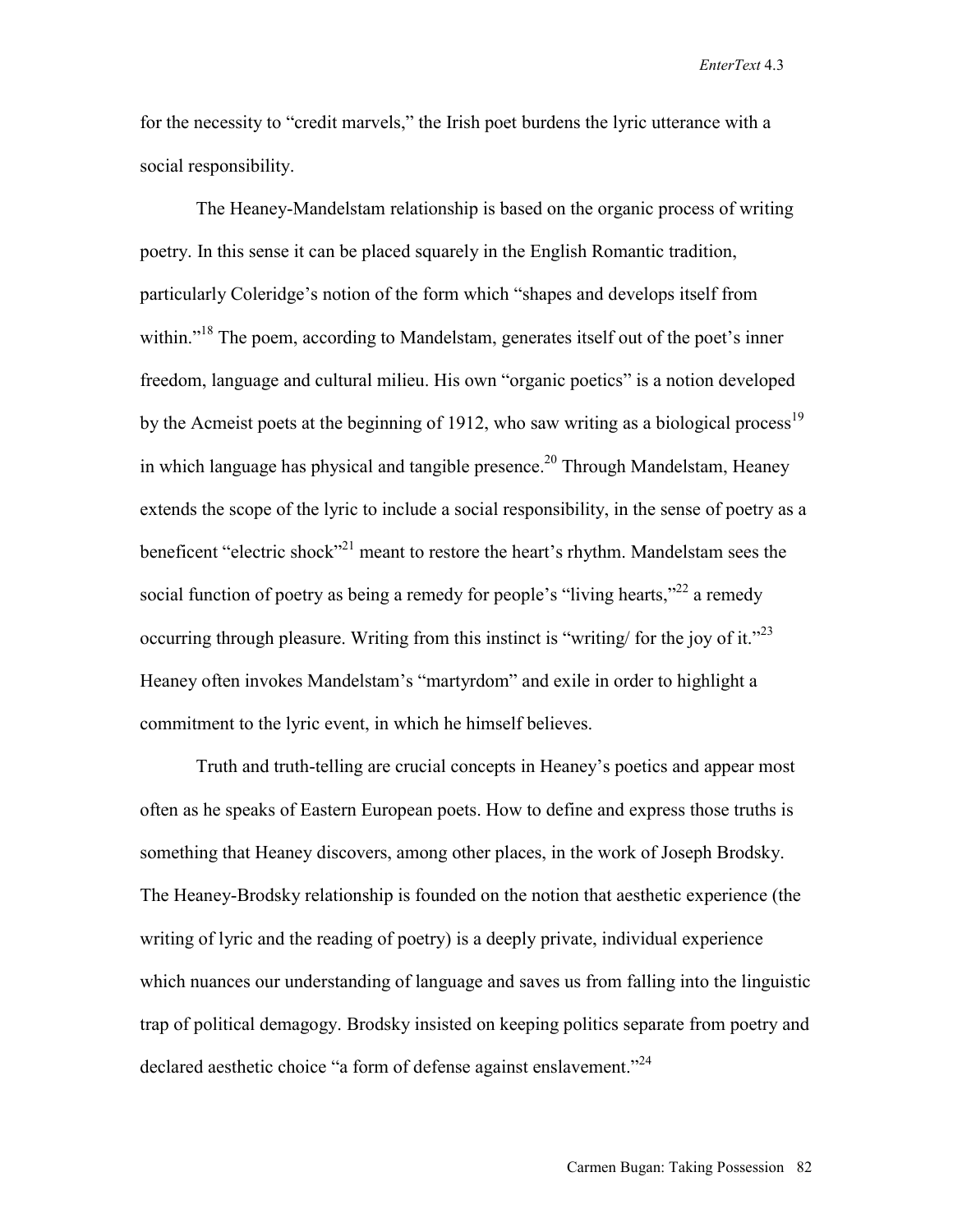But keeping away from politics is an act of self-restraint which may be seen as the element of distance in Heaney's poetics of exile. Joseph Brodsky discovered the poetics of deliberate "self-restraint"25 in W. H. Auden's poetry. In his essay, "To Please a Shadow" (1983), he describes Auden's influence on his poetics as the treatment which Auden gives to sentiment: "quiet, unemphatic, without any pedal, almost *en passant*."26 Brodsky's Auden is a poet whose "sentiments inevitably subordinate themselves to the linear and unrecoiling progression of art."<sup>27</sup> The poetics of exile through the Brodsky-Heaney relationship is best seen as a form of "detachment from one's emotions," a concept Heaney describes in his essay "Place and Displacement: Recent Poetry from Northern Ireland" (1984) as "higher consciousness"<sup>28</sup> and refines in the Auden essay as "alternative *worlds*."<sup>29</sup>

The Heaney-Milosz relationship revolves around the idea of responsible poetry. Seamus Heaney finds himself closest to Milosz's sense of ethical self-questioning, hence he applauds the Polish poet's effort to make sure that poetry does not forget humanity in its violent historical moment. Describing the predicament of Polish literature as an effort to "free itself from [the] moral obligation" to address historical events, Milosz decried his own situation, saying that he "was inclined to say *non serviam,* as young James Joyce said about the Irish cause:" "I was torn internally between a desire to practise what I considered perfection in literature and a cry of indignation and anger."30 Heaney's own Joycean moment comes in *Station Island* (1984) where he declares that "subject people's stuff" in poetry "is a cod's game."<sup>31</sup> Milosz questions the meaning of "poetry which does not save / Nations or people.<sup>33</sup> Then he suggests that "gentle verses written in the midst" of horror declare themselves for life,"33 implying that poetry might be a form of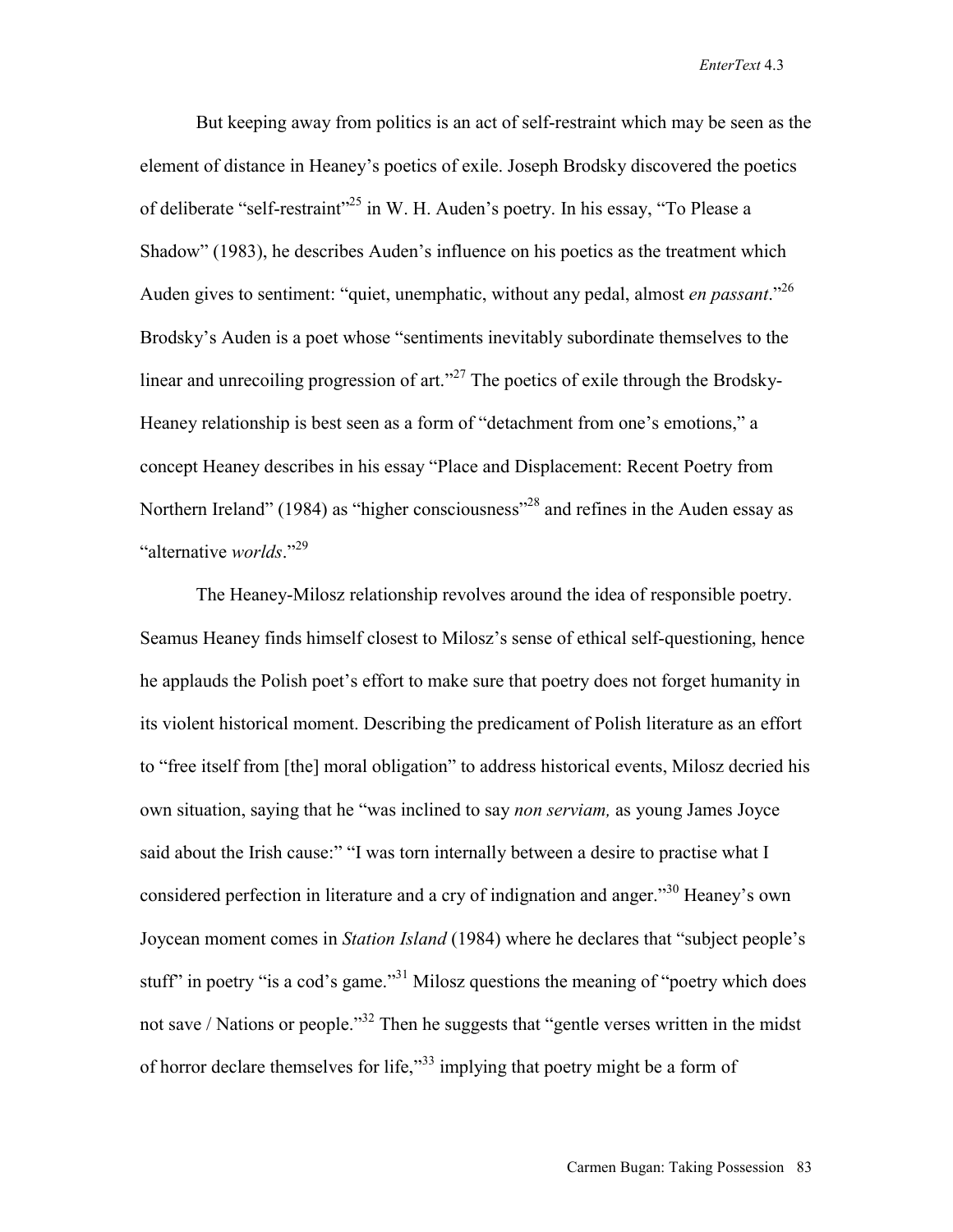salvation. As a result of his own self-questioning, Heaney looks to Milosz for the confirmation of his own belief that "poetry is strong enough to help"<sup>34</sup> and, like the Polish poet, he aims to define that kind of poetry. The poetics of exile Heaney develops through Milosz is best seen as the active escape from the captivity of history: this is best represented by the image of the astronaut Heaney adopts in "Alphabets" (an image with which he describes Milosz) and in the various parabolic distances expressed in the cycle of the "From" poems in *The Haw Lantern* (1987).

 Finally, the relationship Heaney develops with Zbigniew Herbert is sparked by Heaney's need to face the guilt for writing a poetry which is more lyrical than it should be, given the violent history which provides its context. The Irish poet suggests that Herbert's poetry written in the midst of suffering is not lyrical: the poet renounced "poetry as a self-indulging ornament"<sup>35</sup> and "barbered its luxuriant locks to a stubble of moral and ethical goads."<sup>36</sup> If, through Brodsky, Heaney developed the concept of "ethics" through aesthetics," through Herbert he develops what may be called "aesthetics through ethics." In the process of reading Herbert's work, Heaney is transformed from a poet who has scruples about writing poetry in the face of suffering to someone presenting lyric poetry as a necessary act of preserving civilisation. Heaney's take on Herbert's poetry is that "in the exactions of its logic, the temperance of its tone, and the extremity and equanimity of its recognitions" it "resemble[s] what a twentieth-century poetic version of the examined life might be."37 In the end, Heaney writes poetry which is more lyrical than Herbert's. The poetics of exile in the context of Herbert's work may be seen as a form of penitence Heaney undergoes in order to credit poetry. This is best seen in the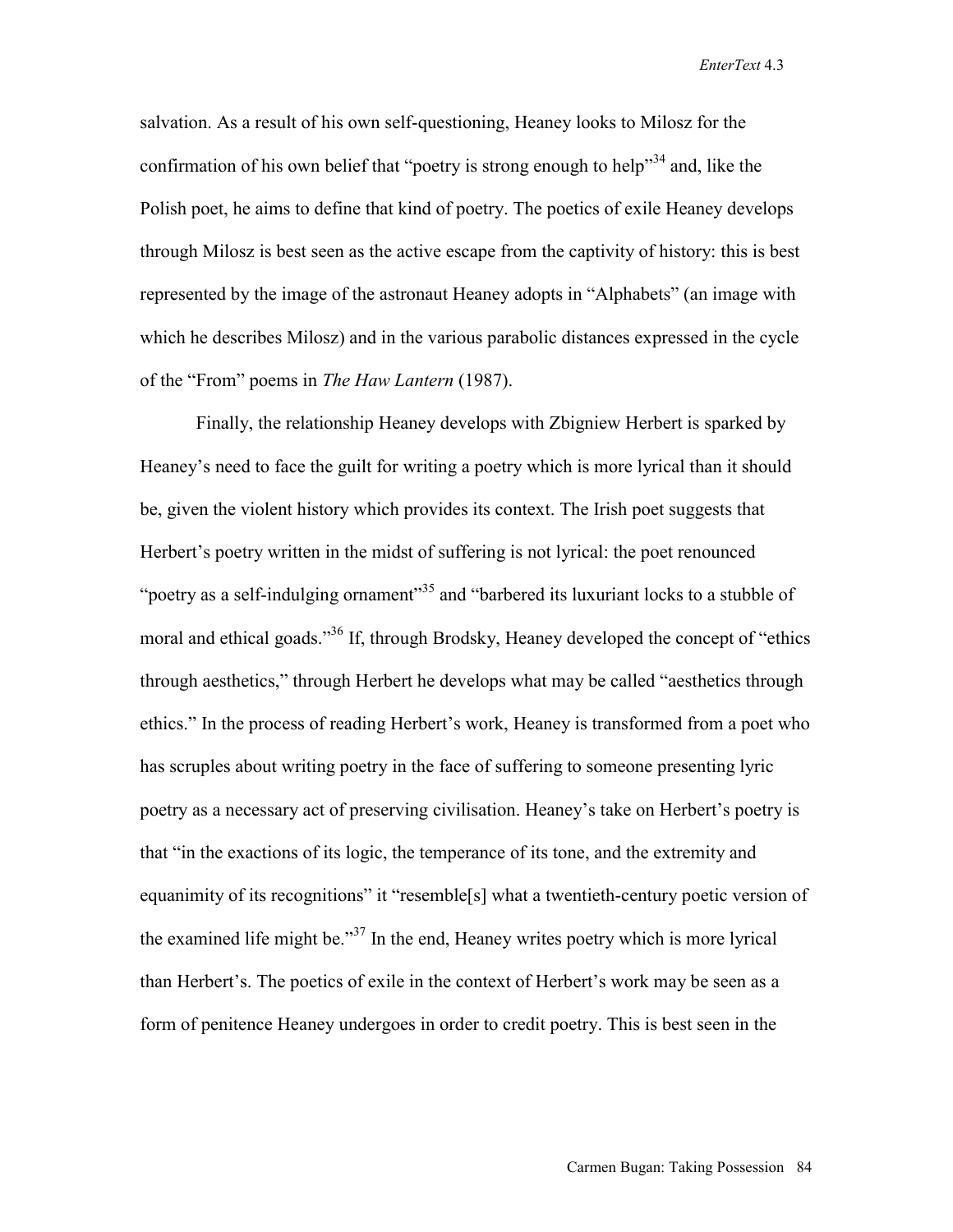image of Atlas, who, isolated and unobserved by the world, nevertheless shoulders the sky over the earth.

The four poets provide Heaney with the "exterior or alien material" through which he "refract[s]" his engagement with his Northern Irish experience; this procedure of indirect confrontation of history, as Neil Corcoran argues, is an essential feature of Heaney's poetry.<sup>38</sup> Their work is "extraterritorial" not only to Heaney, in the sense that it is originally written outside Ireland and in languages other than English but in a more significant sense: it is a "literature by and about exiles, symbolizing the age of the refugee."<sup>39</sup> The coming into existence of these poets' works in English translation reflects their tragic lives—they were either internal or external exiles. Thus, as Said writes quoting Steiner, "It seems proper that those who create art in a civilization of quasibarbarism, which has made so many homeless, should themselves be poets unhoused and wanderers across language. Eccentric, aloof, nostalgic, deliberately untimely.<sup>340</sup> In this sense, we may also say that Heaney's own sense of exile attracted him to these outsiders.

Furthermore, his "settlement" with some aspects of these poets' attitudes towards writing do seem to the British poets and critics somewhat untimely and problematic. There is no space here to deal with issues of reception: for now, we shall take note of Steiner's remarks on the cross fertilisation between the poetics of the East and West:

The new status of eastern Europe has occasioned a veritable tide of translations both into English and into the relevant languages. Czech, Polish, Hungarian, and Romanian literature are beginning to reach the Anglo-American world-audience. In turn, Western texts, long forbidden, are being imported. Criteria of interlingual transfer, the history of translation, and the implication of the translator's "exact art" in every aspect of comparative literary and cultural studies, are the object of study and teaching. By salutary paradox, moreover, Anglo-American masters, notably among the poets, are themselves turning more and more to translation. It is as if the planetary dominion of their privileged world-speech entails growing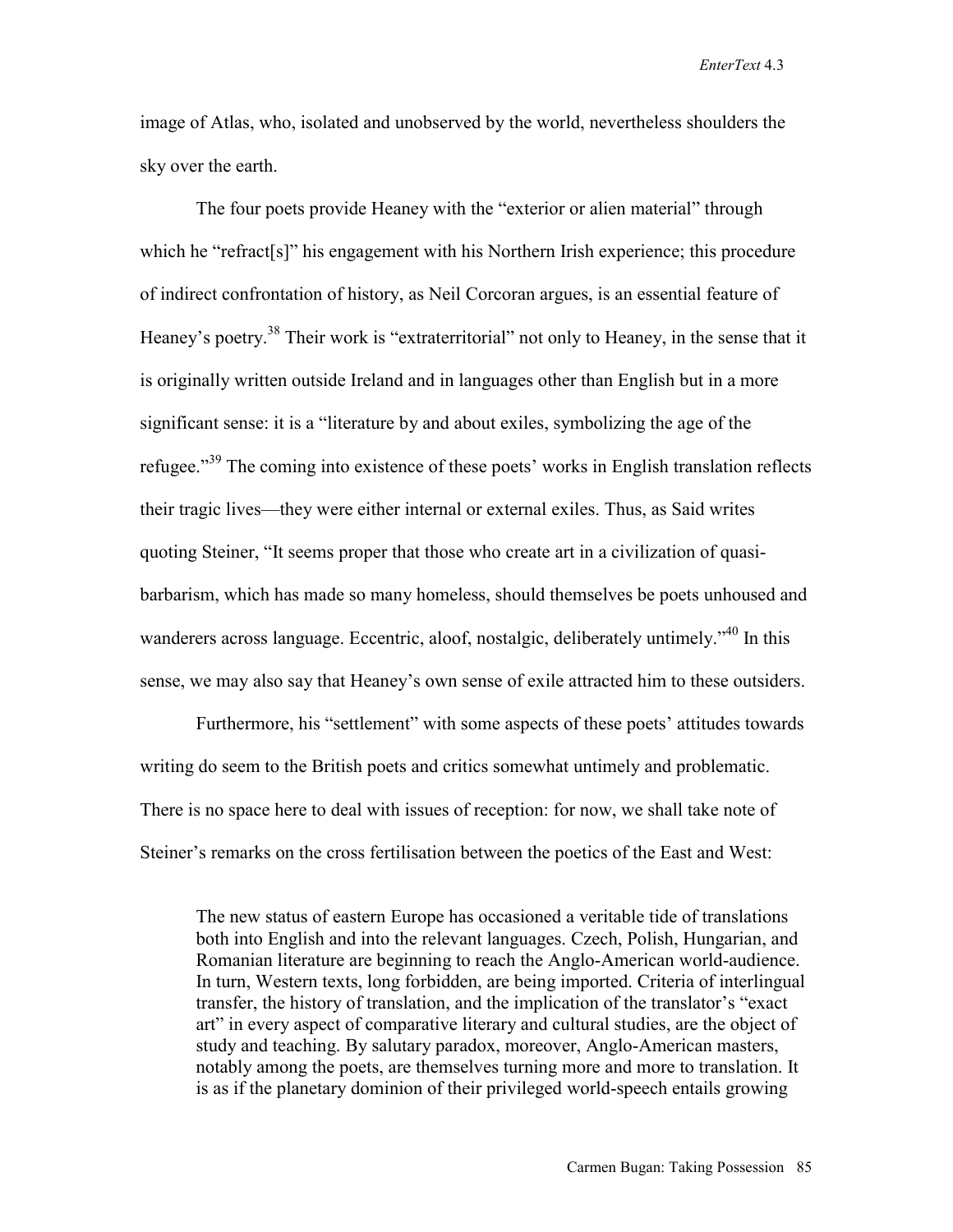responsibilities towards the genius of more constricted national traditions and sensibilities $41$ 

When Ted Hughes and Daniel Weissbort founded the magazine *Modern Poetry in Translation* in 1965, their ambition was to "amplify those contemporary voices (especially East European) that seemed" to them to "demand a hearing in English." $42$ English poets and critics supported Hughes's and Weissbort's enterprise. W. L. Webb, John Bayley, Donald Davie and Neil Ascherson, for example, pointed out (in one way or another) that translations from the continent and especially from Eastern Europe brought a "fresh wind of poetic energy... across the British Isles."<sup>43</sup>

Ted Hughes acknowledged two levels of interest in these translations. There was an urge "to find humanity on the level of the heart" and then there was "the political role of poetry in Russia" and elsewhere, which galvanised the translation business into a political gesture.<sup>44</sup> It is quite clear that the relationships between poetry and politics, history and lyric pleasure, were the new seriousness missing in English poetry<sup>45</sup> and blowing fresh from the sea. Of course, Socialist Realism aesthetics and the governments enforcing them were the misfortune of Eastern European poets alone and that made the poets *and* their work compelling. The issue of translation was brilliantly settled by Hughes as follows: "Whatever the verbal texture of the originals might be, evidently, their [the poems'] real centre of gravity was in something else, within the images and the pattern of ideas and attitudes."<sup>46</sup>

Hughes' ambitions in publishing the ensuing Penguin Modern European Series "weren't beyond the hope of influencing [the British] writers in a productive way," even though that influence might only help to "confirm home-grown virtues."<sup>47</sup>

Carmen Bugan: Taking Possession 86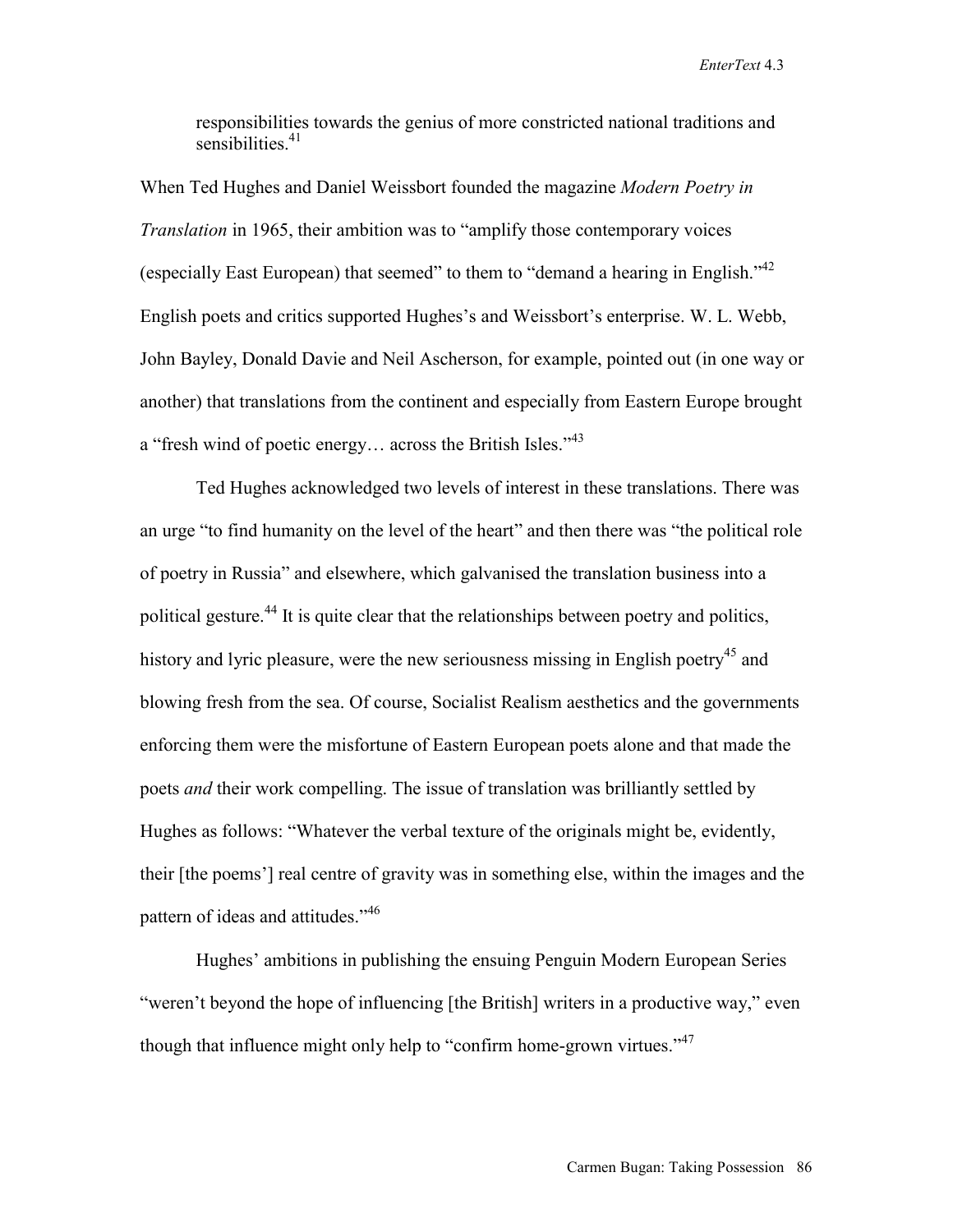## **Reading poetry in translation: conclusion**

The availability of Eastern European poetry in translation since 1965, the publication of Brodsky's trial for parasitism in *Encounter* the year before,<sup>48</sup> and the ordeals of the Mandelstams at the hand of Stalin set the stage for a new development in Seamus Heaney's poetics as they were being defined against the background of his Northern Ireland. As history unfolded violently on his doorstep in the 1970s, Seamus Heaney began to think seriously about the role of poetry. He received the translations of Mandelstam, Milosz, Herbert and Brodsky like "messages from those holding their own" as poets, and said that "poets in English have felt compelled to turn their gaze East and have been encouraged to concede that the locus of greatness is shifting away from their language."<sup>49</sup> This short chapter does not make such strong claims for the influence of Eastern European poetry on the English-speaking world. The above discussion aims to suggest, however, that in times of historical duress the poetic imagination deals with reality in ways which show profound similarities, regardless of whether the poets come from the East or from the West. As the Shelving Translation conference abundantly showed, practising translators as well as those reading literature in translations open the English language to rich possibilities, which should be welcomed in an age of global travel and exposure to various cultures.

#### **Notes**

<sup>&</sup>lt;sup>1</sup> This chapter is a slightly modified version of the introduction to my doctoral thesis, "Poetics of Exile: East European Poetry in Translation and Seamus Heaney's Ars Poetica," defended at the University of Oxford, 14 October 2004.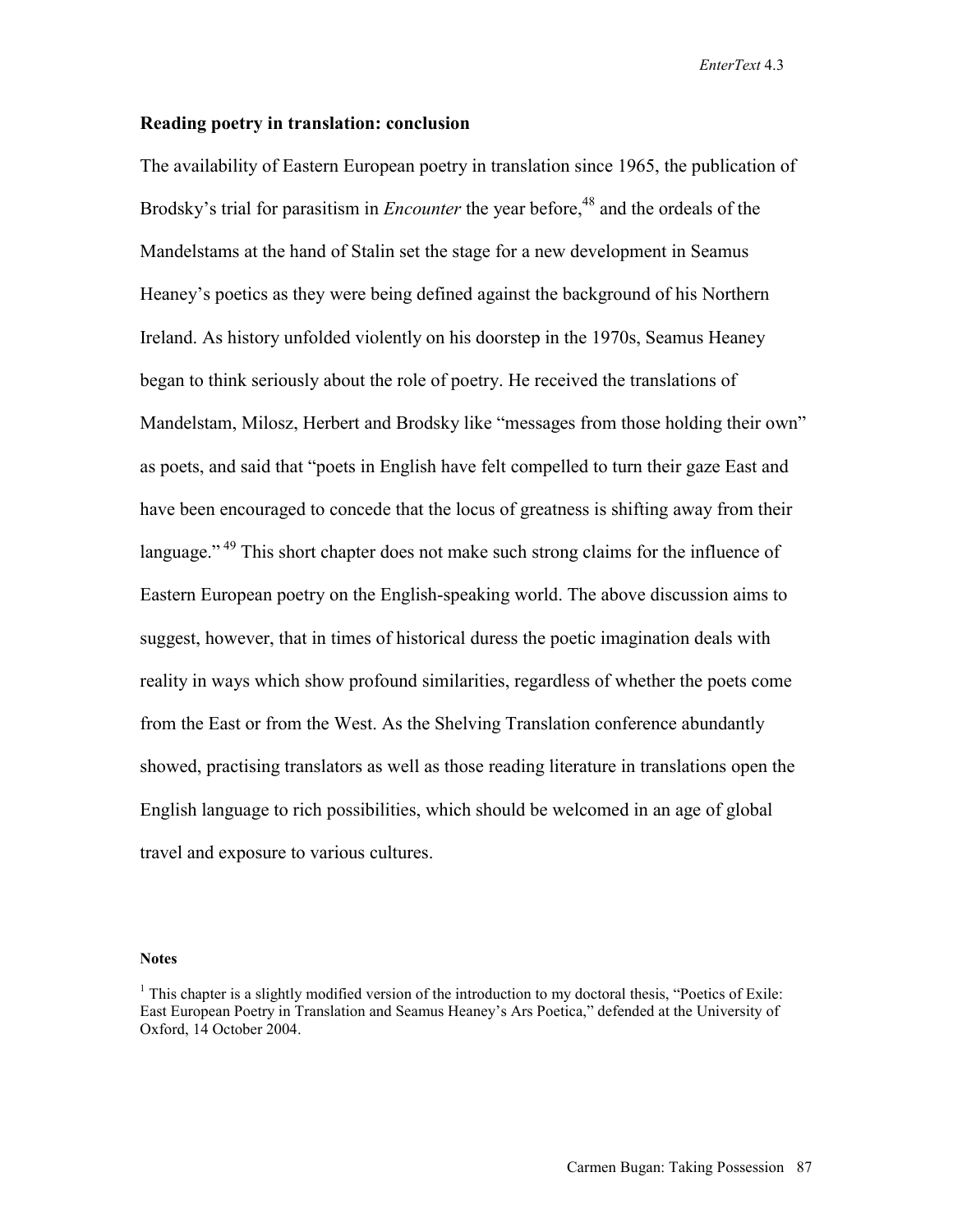<sup>2</sup> Seamus Heaney, speaking in "An Interview with Seamus Heaney" conducted by Rand Brandes (*Salmagundi* 80, 1988), 14. 3

 Ibid. Heaney says: "The only way I can write with any conviction is out of love. Not necessarily from my long immersion in the poet, but the poet's long immersion in me." His "criticism," says the poet, is a "communing with a previously excited self," a "resuscitation of what has been already settled" in relation to that poet.

<sup>4</sup> Heaney in conversation with Robert Hass: "Sounding Lines: the Art of Translating Poetry," Occasional Papers (9 February 1999), University of California at Berkeley <http://repositories.cdlib.org/townsend> <sup>5</sup> Heaney, Interview with Rand Brandes, 15.

<sup>6</sup> In his Nobel Prize speech, Seamus Heaney expresses concern with the fact that he wanted to practise the writing of poetry without having to worry about taking political stance. East European poets, because they committed themselves to the practice of poetry when they were forced to make a political statement, inspired the Irish poet to clarify his commitment to poetry. This he acknowledges in his speech, especially

in direct reference to Osip Mandelstam, the Russian poet who died at the hand of Stalin. See, "Crediting Poetry: the Nobel Lecture", *Opened Ground: Selected Poems 1966-1996* (New York: Farrar, Straus and Giroux, 1998), 419.

7 Seamus Heaney, "Feeling Into Words," *Preoccupations: Selected Prose 1968-1978* (New York: Farrar, Straus and Giroux, 1980), 47.

8 Ted Hughes, "Introduction" to Daniel Weissbort, ed., *Modern Poetry in Translation: 1983* (London/ Manchester: MTP/ Carcanet), 13.

<sup>9</sup> Seamus Heaney, "Belfast," *Preoccupations*, 37.<br><sup>10</sup> Seamus Heaney, "The God in the Tree," *Preoccupations*, 188.<br><sup>11</sup> Seamus Heaney, "Feeling Into Words," *Preoccupations*, 43.<br><sup>12</sup> Ibid., 57.

<sup>13</sup> Seamus Heaney, "The God in the Tree," *Preoccupations*, 188.<br><sup>14</sup> In his essay, "Earning a Rhyme," Heaney confesses to initially pressing the medieval text of *Sweeney Astray* into "showing" him off; eventually, Heaney "earned" his "rhyme" by focusing more on the text and less on his initial motives for translating it. I take Heaney's first attempt to translate the text as a form of

"raiding." See, *Finders Keepers: Selected Prose 1971-2001* (London: Faber and Faber, 2002), 63.<br><sup>15</sup> Seamus Heaney, "Introduction" to *Sweeney Astray* (New York: Farrar, Straus and Giroux, 1983).<br><sup>16</sup> Heaney mentions this

<sup>18</sup> Samuel Taylor Coleridge, "Shakespeare's Judgment equal to his Genius," *Lectures and Notes of Shakespeare and Other English Poets* (London: George Bell, 1904), 229.

<sup>19</sup> Osip Mandelstam, quoted by Clarence Brown in "The Romance of the precise," *Mandelstam* (Cambridge: Cambridge University Press, 1973), 155.

<sup>20</sup> Ibid., Clarence Brown's comment.

<sup>21</sup> Seamus Heaney, "Crediting Poetry," *Opened Ground*, 420.<br><sup>22</sup> Osip Mandelstam quoted by Nadezhda Mandelstam in *Hope Abandoned*, trans. Max Hayward (New York: Atheneum, 1974), 299.<br><sup>23</sup> Seamus Heaney, "Station Island," *Station Island* (London: Faber and Faber, 1984), 93.

<sup>24</sup> Joseph Brodsky, "Uncommon Visage: the Nobel Lecture" (1987), *On Grief and Reason: Essays* (New York: Farrar, Straus and Giroux, 1995), 49.

25 Joseph Brodsky, "To Please a Shadow," *Less Than One* (New York: Farrar, Straus and Giroux, 1986), 360. On pp. 364-5, Brodsky elaborates on Auden's "self-restraint" in his approach to public subjects: though always "keeping an eye on civilization," Brodsky's Auden would "never put himself in the center of the tragic picture."<br><sup>26</sup> Ibid.

<sup>26</sup> Ibid*.* 27 Ibid, 372-3. 28 Seamus Heaney, *Finders Keepers*, 118. 29 Heaney, "Sounding Auden," *The Government of the Tongue* (New York: Farrar, Straus and Giroux, 1988), 114.